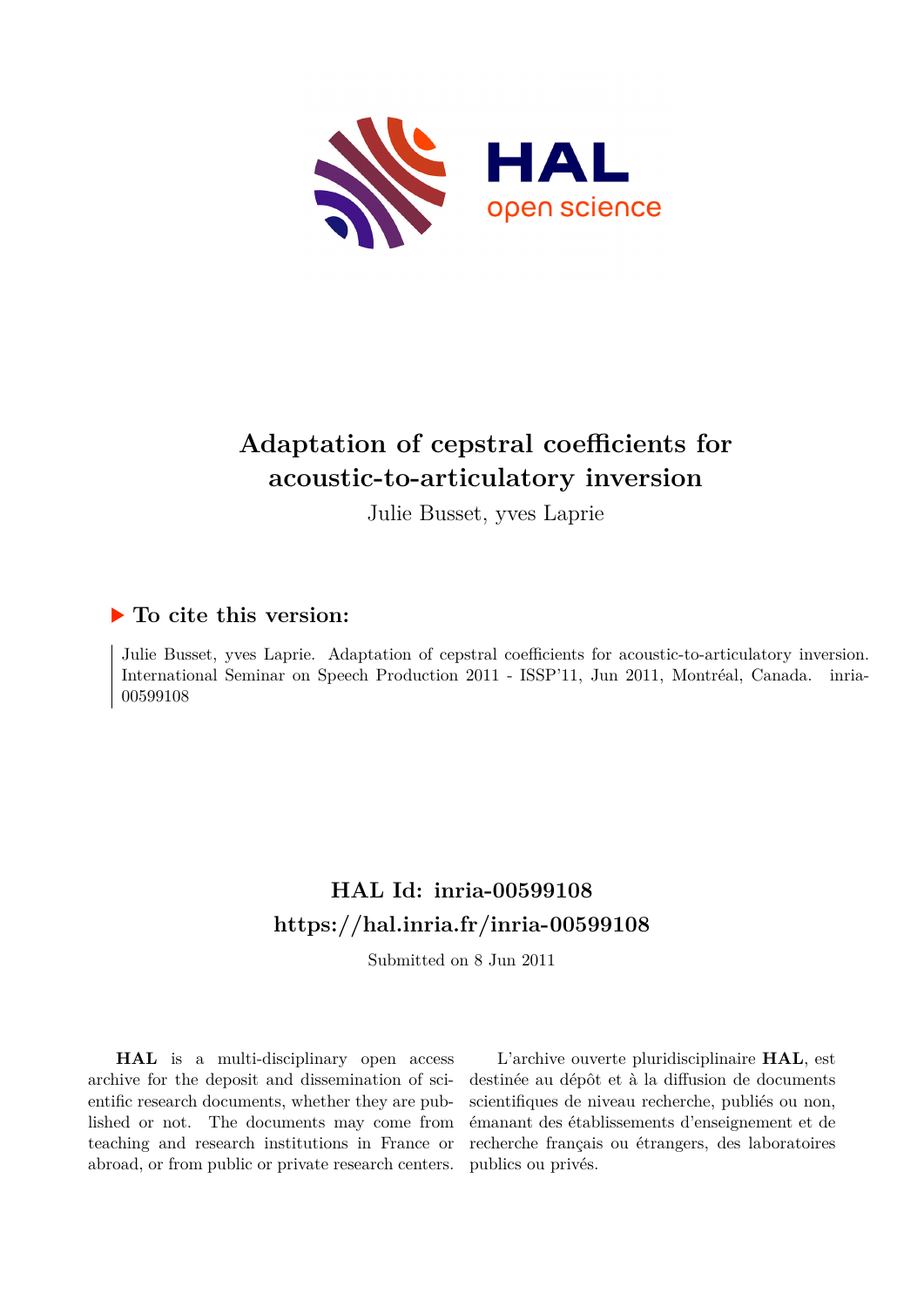## Adaptation of cepstral coefficients for acoustic-to-articulatory inversion

#### Julie Busset , Yves Laprie

<sup>1</sup>LORIA CNRS UMR7503 615, rue du Jardin Botanique 54600 Villers-lès-Nancy, France

{Julie.Busset,Yves.Laprie}@loria.fr

*Abstract. Acoustic-to-articulatory inversion of speech signals via an analysisby-synthesis method requires the comparison of natural and synthetic speech spectra either indirectly via formant frequencies, or directly via cepstral coefficients. This paper investigates several strategies of cepstral adaptation (affine transformation of cepstral coefficients, bilinear or piecewise linear frequency warping) when X-ray images of the speaker's vocal tract are available. These images enable the articulatory synthesis of a speech signal which fits the natural signal at best. It is thus possible to investigate the behavior of several cepstral adaptation procedures in order to select the best method, i.e. that which minimizes the deviation between synthetic and natural spectra. Our results show that the affine cepstral adaptation tends to flatten the spectral peaks, i.e. formants. Frequency warping techniques are thus more efficient all the more they can be supplemented by taking into account the spectral tilt.*

#### 1. Introduction

Our approach of acoustic-to-articulatory inversion (Ouni and Laprie, 2005; Potard and Laprie, 2009) comes within the scope of the analysis-by-synthesis paradigm. The general idea is to compare spectra of natural speech and those synthesized via an articulatory synthesizer. Its main strength is linked to the fact that the link between vocal tract shapes and acoustics is explicitly modeled via the acoustic simulation. This enables the exploration of acoustic consequences of any articulatory modification.

Until now the comparison carried out in our inversion algorithm was about formants because formant frequencies of synthetic speech correctly render those of natural speech. However, formants of natural speech cannot be extracted easily essentially because of the interaction with the excitation signal. This thus often results in errors in the process of inversion.

This works is about the use of cepstral vectors as input of the inversion process. Unlike formants whose frequencies can be easily compared between natural and synthetic speech, cepstral coefficients of natural speech cannot be compared with those of articulatorilly synthesized speech for the following reasons: (i) the source signal is not approximated accurately, or even not taken into account, in synthetic spectra, (ii) the mismatch between the geometries of the speaker's vocal tract and of the articulatory model, (iii) the mismatch between the real acoustics and that given by the acoustic simulation. The first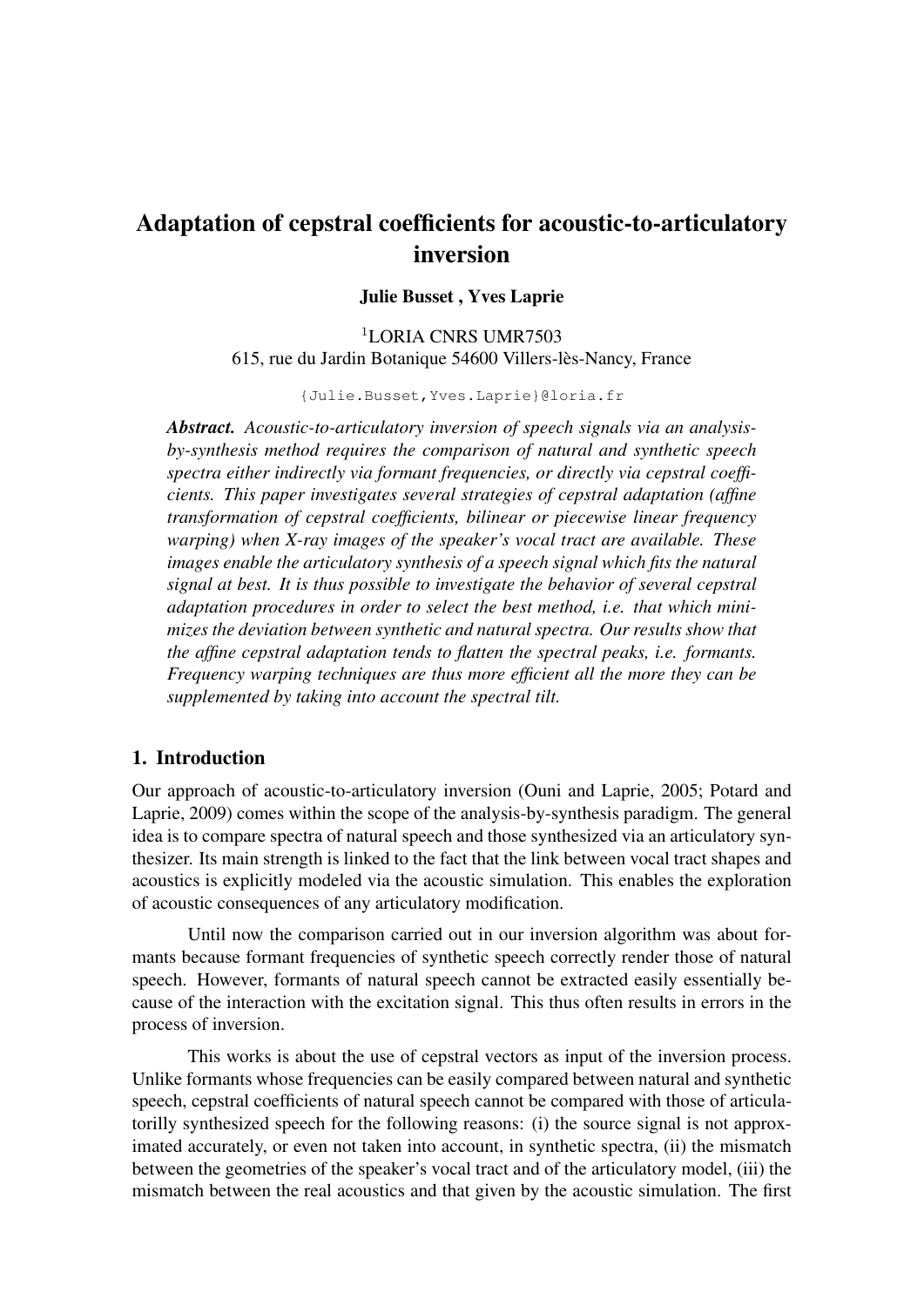objective of this work is to enable a direct comparison of cepstral vectors for both types of speech. This issue is generally answered by using lifters (Meyer et al., 1991) designed to enhance the contribution of formants. However, many X-ray articulatory films provide both the acoustic speech signal and the corresponding temporal evolution of the vocal tract shape.

This corresponds to the favorable situation where synthetic cepstral coefficients can be calculated via articulatory synthesis and compared to natural cepstral coefficients. We thus propose to exploit X-ray data to perform the direct adaptation of natural and synthetic cepstral coefficients. In order to investigate the potential of this adaptation it is even possible to derive the speaker's articulatory model from X-ray images in order to reduce the mismatch corresponding to using a generic articulatory model derived from X-ray images of another speaker.

In the first section, we describe the construction of the articulatory model based on Xray images. Then, the methods of cepstral adaptation are presented and evaluated. Finally, we draw conclusions about the way of accessing the cepstral codebook used to represent the articulatory-to-acoustic mapping.

#### 2. Construction of the articulatory model

The objective of an articulatory model is to approximate the vocal tract shape with a small number of parameters corresponding to deformations modes. Here, a second objective is to design a model which fits our subject as well as possible. This explains why we do not use the model of Maeda (1979) we previously used for inversion. Unlike the model evaluated in (Laprie and Busset, 2011), here the conciseness is a crucial objective since the inversion algorithm explores the articulatory space. This explains why the number of deformation modes has been limited to seven and why the model construction differs from that reported in (Laprie and Busset, 2011) even if the same images and articulatory contours were used.

First, the jaw movement given by the rotation and translation of the mandible has been analyzed with PCA. Only the first component which explains 61% of the variance has been kept. Unlike other approaches this first linear component controls both the rotation and the translation of the mandible. Then, the movement of the mandible is subtracted from the tongue contour. An adaptive polar grid, whose center is attached to the mandible, and covering the tongue from the root to the apex has been utilized to get a vector of points representing the tongue contour. PCA was applied to the vectors of tongue points and four components were kept representing 97.6% of the variance (Tab. 1 gives the variances explained by the first six components).

**Table 1.** *Variance of tongue contours explained by the PCA components*

| $#$ of components |       |         |      |      |                                       |      |
|-------------------|-------|---------|------|------|---------------------------------------|------|
| Percentage        | 53.26 | 32.19   | 7.53 | 4.62 | 0.96                                  | 0.56 |
| Total             | 53.26 | . 85.45 |      |      | $\vert$ 92.98   97.60   98.56   99.12 |      |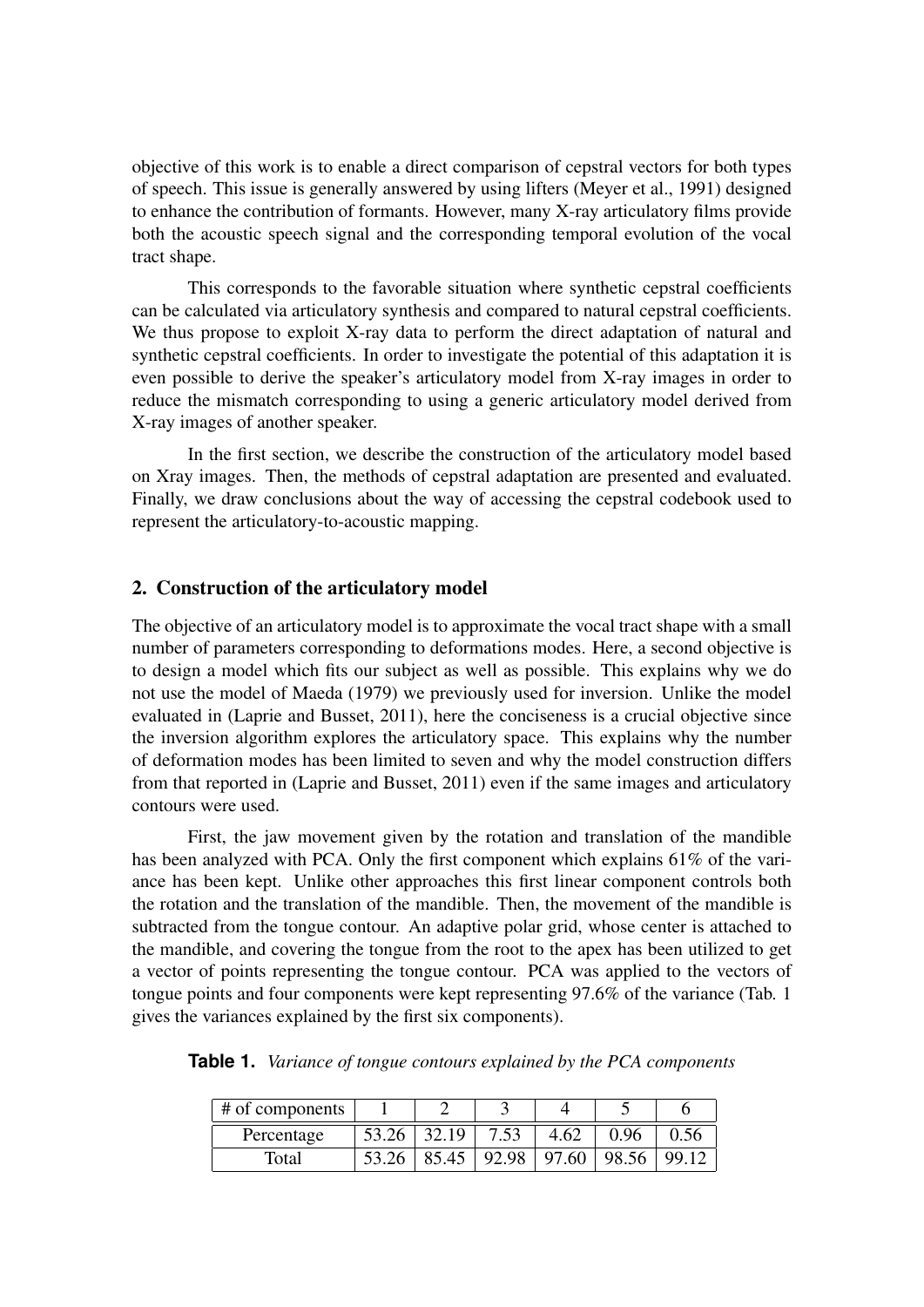

**Figure 1.** Simplified articulatory model and resulting synthetic spectrum. The spectrum whith sharp peaks is the frequency simulation and the smooth curve is the cepstrally smoothed spectrum with 30 cepstral coefficients.

The lips are represented by the contours of the upper and lower lips. Two parameters are computed: lip height and protrusion. The lip height is the distance between the two contours where the lip aperture is minimal and the protrusion is given by the abscissa of the midpoint of the segment corresponding to the lip aperture. Although the lips are controlled by only two parameters, PCA is applied in order to retain only one parameter. The first component explained 90.19% of the variance.

The epiglottis contour and the larynx are considered as only one articulator. More precisely the epiglottis is given by its contour and the larynx by two points corresponding to its extremities. The percentage of variance explained by the first PCA component is 47.41% and 36.85% for the second. However, only the first component is retained in the global model in order to reduce the number of components.

Since we were not dealing with nasalized sounds we did not incorporate any component rendering the velum movement. The global articulatory model thus consists of seven parameters, one for the jaw, four for the tongue, one for the lips and one for the epiglottis and larynx. The palate contour is fixed and has been delineated in one reference image.

The third step is to calculate the area function corresponding to the 2D shape of the vocal tract. The area function represents the cross sectional area of each section from the glottis to the lips. Most of the sagittal to area algorithms are based on the results of Heinz and Stevens (1965), where the cross-sectional area of one section is defined by the equation  $A = \alpha d^{\beta}$  where d is the midsagittal distance,  $\alpha$  and  $\beta$  depending of the position along the vocal tract. In our case  $\alpha$  and  $\beta$  coefficients used are those defined by Soquet et al. (2002) and the midsagittal distances are determined by applying a semipolar grid on the midsagittal contours. For each frame, a transfer function associated to the area function is calculated via the acoustic simulation provided with the model of Maeda (1990).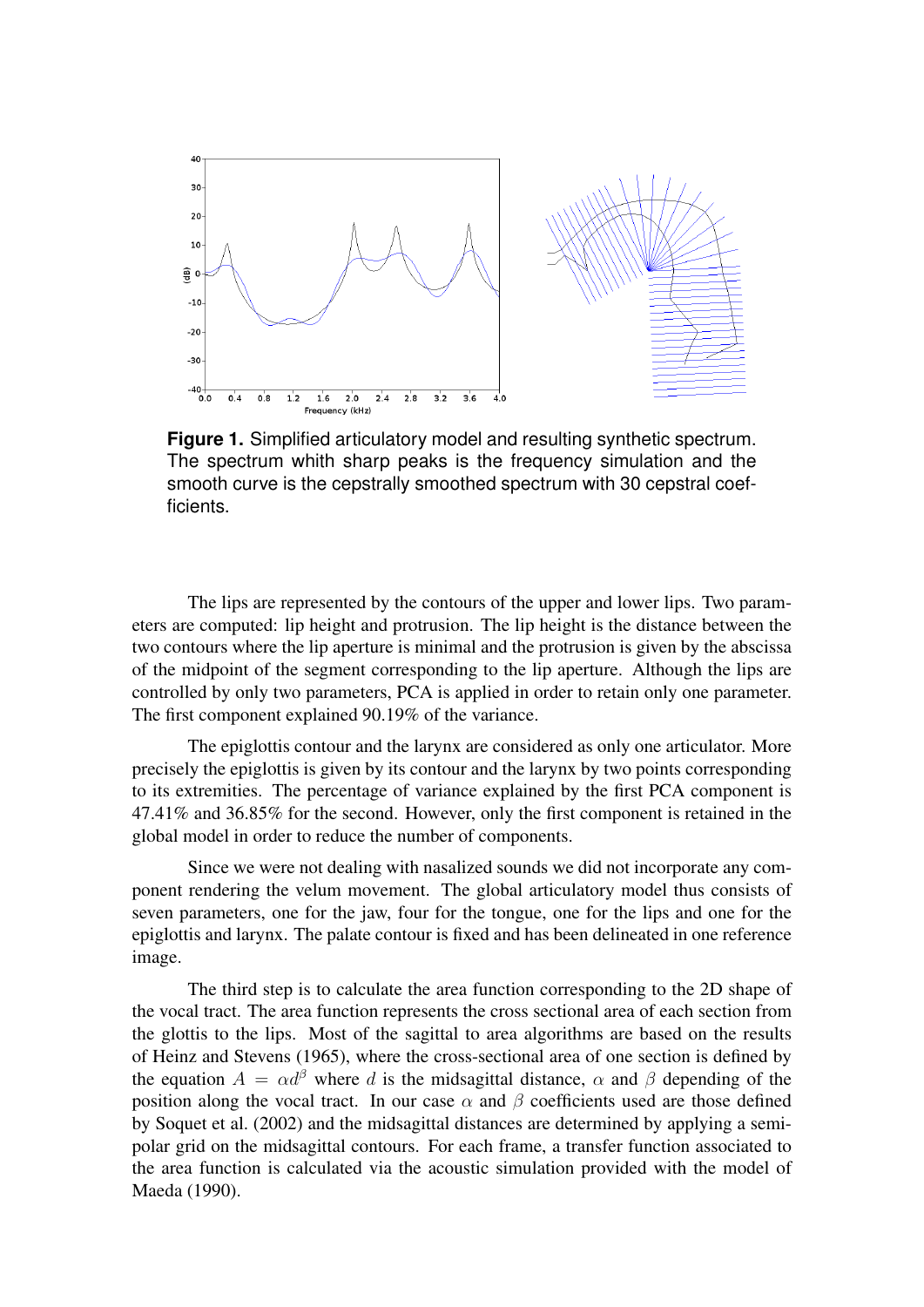#### 3. Adaptation of cepstral coefficients

The compensation of the mismatch between cepstral coefficients of synthetic and natural speech is very often addressed by using cepstral lifters which attenuate the contribution of first and last coefficients (Meyer et al., 1991). Indeed, the first cepstral coefficients roughly correspond to the spectral tilt and the last coefficients to the harmonics. However, a closer examination of natural speech spectra and those produced by the articulatory synthesizer shows that spectral peaks are also slightly shifted. Liftering techniques thus cannot compensate these deeper modifications. We thus investigated two kinds of transformations: (i) affine transformation of cepstral coefficients, (ii) warping frequency via bilinear transformation or piece-wise linear scaling.

#### 3.1. Linear mapping of cepstral coefficients

The comparison between real and synthetic data has been studied by Mokhtari et al. (2004) in a very similar situation since MRI images and speech signals were available for the same speaker. Mokhtari and his colleagues used linear prediction inversion and compensated formant frequencies and bandwidths via an affine transformation so as to guarantee a better fitting between real and inverted area functions. The coefficients of the affine transformations, one for each formant frequency and bandwidth, were derived from a set of five vowels.

Similarly, we are considering affine transformations of cepstral coefficients to bring cepstral coefficients of natural and synthetic speech closer. We are using linear cepstral coefficients and not MFCC because F2 and F3 often correspond to different acoustic cavities in the vocal tract and we want to preserve them as independent spectral peaks. The linear regression is performed on each cepstral coefficient separately. Hence, each synthetic coefficient is approximated by an affine transformation of the coefficient computed on the real speech signal. For the  $n^{th}$  cepstral coefficient,  $c'_n$  $n'_n$ , the synthetic coefficient is given by:

$$
c'_n \approx a_n \cdot c_n + b_n \tag{1}
$$

where  $c_n$  is the coefficient from the real speech signal. Coefficients  $a_n$  and  $b_n$  are found by minimizing the error  $E_n$ :

$$
E_n = \sum_k ||c'_{nk} - (a_n.c_{nk} + b_n)||^2
$$
 (2)

where n is the index of the coefficient and  $k$  the index of the vowel shape used.

Since we are dealing primarily with vowels and because the acoustic simulation is also more precise for vowels we only considered X-ray images corresponding to vowels. For the four X-ray films available for the subject this represents 137 images. The synthetic cepstral coefficients are derived from the spectrum calculated with the acoustic simulation in the frequency domain and natural cepstral coefficients are computed on a 32 ms Hamming windowed signal. The adaptation procedure was applied on the first thirty cepstral coefficients except the very first coefficient which is relative to the signal energy.

The error  $E_n$  is minimized via a least square method over the set of the 137 vowels of the corpus. As it can be seen on Fig. 2 this adaptation behaves all the more correctly since the peaks of natural spectra fit those of synthetic spectra. Unfortunately even if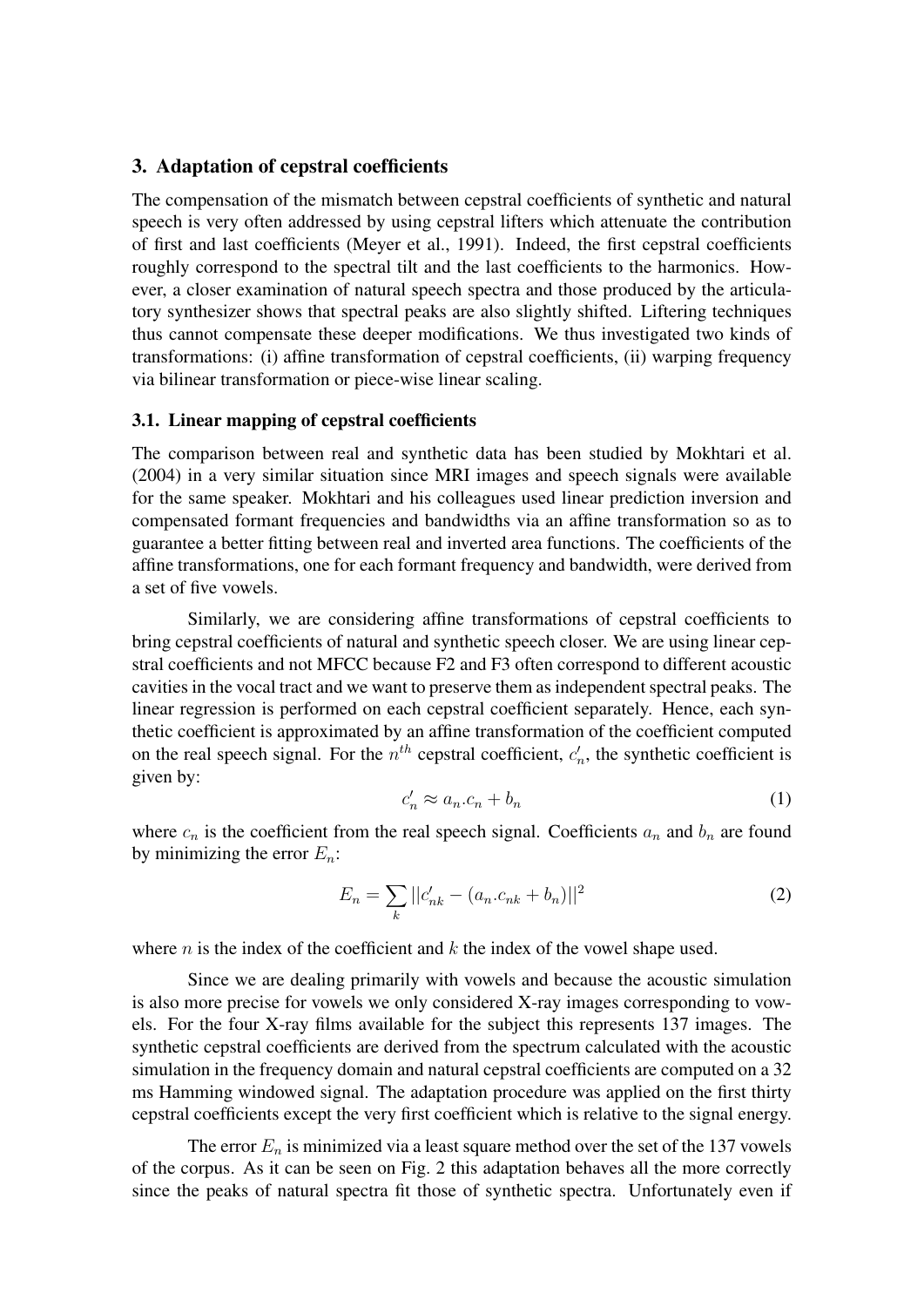the articulatory model has been constructed specifically for the speaker who uttered the speech signal a perfect fitting cannot be achieved and the minimization thus tends to oversmooth the synthetic spectra to put them closer to the natural spectra on average. More precisely, the adaptation decreases the distance between synthetic and natural spectra from 9.57 dB to 5.54 dB when 30 coefficients are adapted and 5.73 dB when only the first two coefficients are adapted. The benefit of adapting all the coefficients instead of the first two is small, and all the smaller since this gain is obtained to the detriment of the formantic structure of spectra.



**Figure 2.** Natural and synthetic cepstrally smoothed spectra: dashed blue line (natural speech), black solid line (synthetic spectrum), gray dashed line (real spectrum adapted to fit the synthetic spectrum). All spectra are calculated with 30 cepstral coefficients.

Fig. 2 shows the result of the adaptation for two examples. The first (Fig. 2 top) corresponds to a successful adaptation. This means that the real spectrum after adaptation is close to the synthetic spectrum. In this case the distance between cepstral coefficients is relevant. On the contrary, the second example (Fig. 2 bottom) shows that the adaptation fails to put the two spectra close together. The adaptation flattens the spectrum and the peaks corresponding to formants which thus partially disappear. Actually the effect of flattening is higher when all the cepstral coefficients are adapted.

Fig. 3 shows the effect of adapting 2 coefficients instead of the 30 coefficients. It clearly appears that even if the peak frequencies are shifted correctly when using 30 coefficients the formantic structure is degraded which compromises the codebook exploration during inversion.

The adaptation is thus relevant when it is applied on the very first cepstral coefficients to capture the spectral tilt of speech but counter-productive if it is applied on all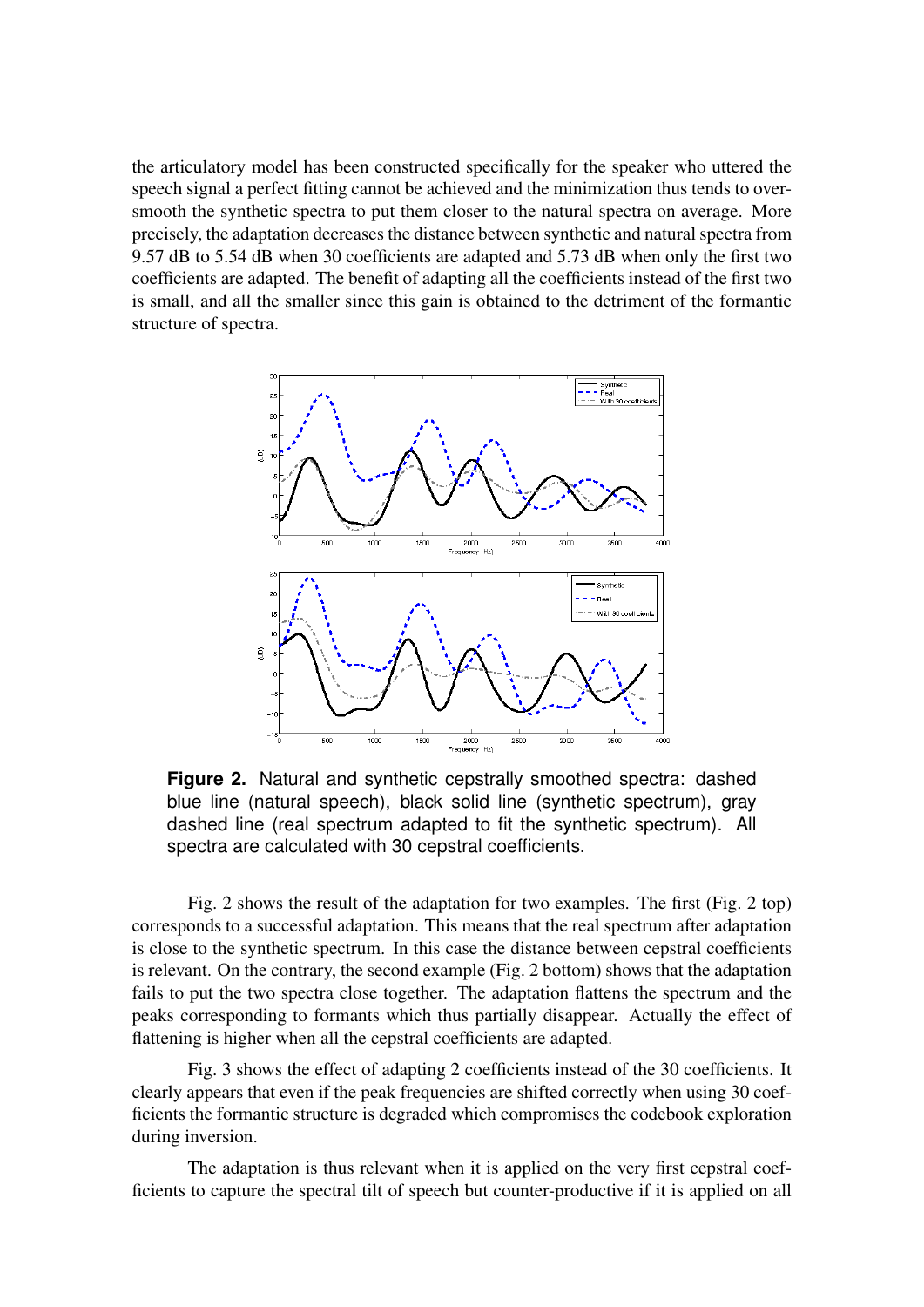

**Figure 3.** Natural and synthetic cepstrally smoothed spectra: dashed blue line (natural speech), black solid line (synthetic spectrum), gray dashed line (all coefficients adapted), dark gray dotted line (first two coefficients adapted only).

the cepstral coefficients. In the following two sections we investigated frequency warping intended to shift spectral peaks so as to get a better peak fitting between the natural and synthetic spectra without flattening the spectra.

#### 3.2. Frequency warping

Usually frequency warping is used in automatic speech recognition to carry out speaker adaptation. In our case the articulatory model has been constructed from images of the speaker whose speech is inverted. Frequency warping is thus intended to compensate for residual frequency deviations due to the model mismatch or the calculation of the vocal tract midline.

The bilinear transform is a classical tool used in automatic speech recognition to perform vocal tract length normalization. It gives the new frequency variable  $z_{new}$ according to the following expression:

$$
z_{new} = \frac{z^{-1} - \alpha}{1 - \alpha z^{-1}} \qquad -1 < \alpha < 1
$$

where  $\alpha$  is the parameter of the warping.  $\alpha$  affects the whole frequency scale (Oppenheim and Johnson, 1972):

$$
\omega_{new} = \omega + 2tan^{-1} \frac{\alpha sin\omega}{1 - \alpha cos\omega}
$$

Here, the adaptation consists in choosing  $\alpha$  so as to reduce the deviation between peaks of natural and synthetic spectra.

A second solution to implement a frequency warping is to use a piecewise linear scaling. Compared to the bilinear transform which affects the whole frequency domain the piecewise linear scaling can be easily focused on the spectral domain corresponding on F1-F3 formants, i.e. the most important formants from the acoustic-to-articulatory inversion point of view. However, this requires at least two parameters to be adjusted (one to decompose the frequency domain and one to set the warping level). Hence, we have chosen the bilinear transform which only requires one parameter.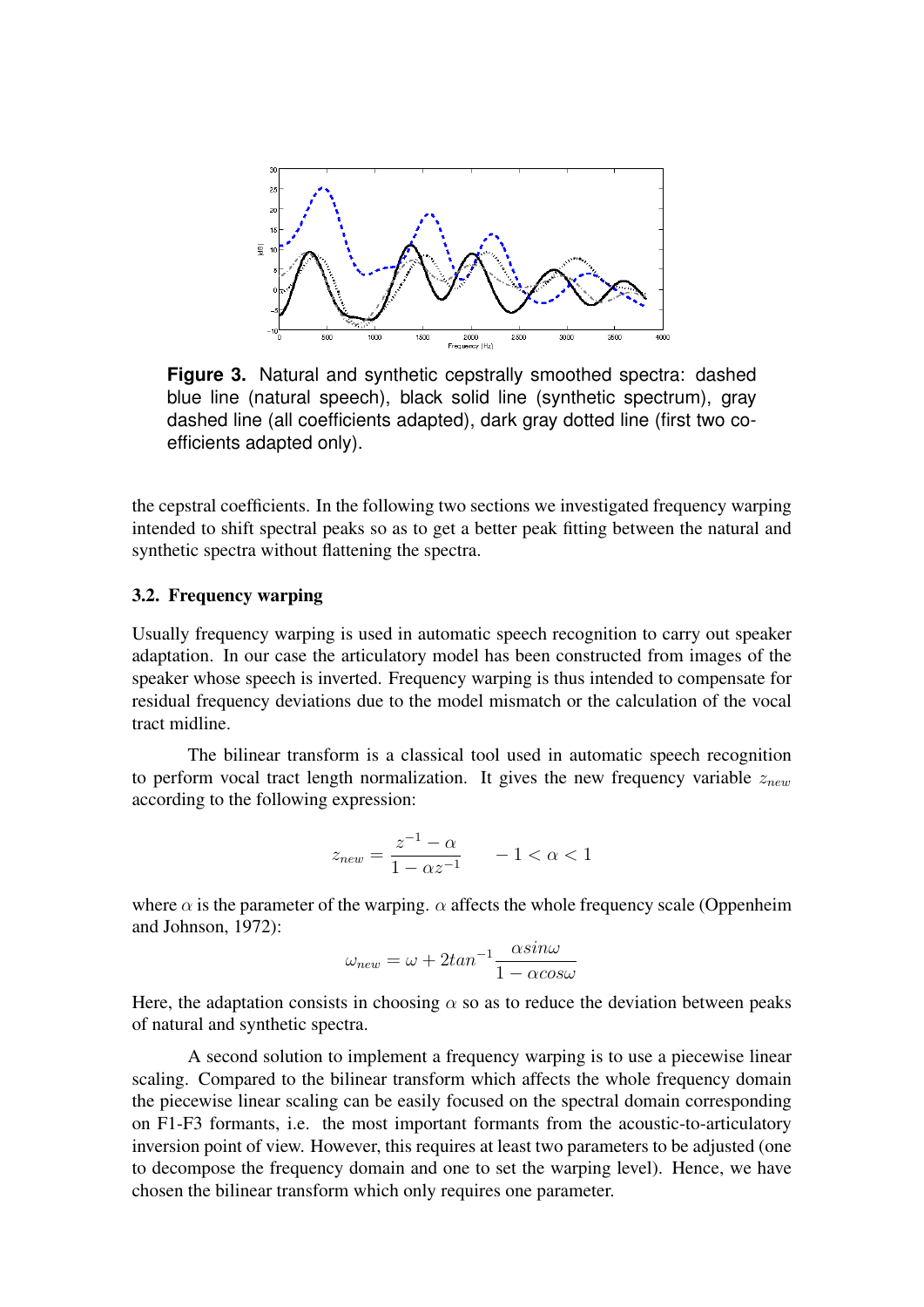

**Figure 4.** Natural and synthetic cepstrally smoothed spectra: dashed blue line (natural speech), black solid line (synthetic spectrum), gray dashed line (real spectrum after bilinear frequency warping).

Fig. 4 shows the effect of the frequency warping after optimization on the 137 vowels. It can be seen that the formant structure is well preserved which guarantees that the relevant region in the articulatory domain would be explored during inversion.

#### 4. Discussion and concluding remarks

The very first conclusion concerns the precision which can be reached by articulatory copy synthesis. Here the situation is reasonably favorable since the articulatory model fits the geometry of the speaker's vocal tract well. The fitting could be improved by increasing the number of deformation modes used in the model, or by using a 3D model but it would not be realistic in terms of applications. However, despite this favorable situation there remains a non-negligible deviation between synthetic and natural spectra, and more precisely a frequency shift between spectral peaks. The inversion process generally compensates for this acoustic deviation by introducing an articulatory bias in the articulatory trajectories recovered. Since the overall geometry is correct one origin could be the midline used to decompose the vocal tract into elementary uniform tubes.

The experiments presented above show that the frequency warping is more appropriate to adapt the natural speech signal than the affine transform of cepstral coefficients. It is possible to combine both methods by keeping the affine adaptation for the very first cepstral coefficients to capture the spectral tilt without destroying the formantic structure and by warping the frequency scale to get a better fitting between spectral peaks.

The second conclusion concerns the spectral tilt. Modal phonation corresponds to a glottal spectra tilt of -12 dB/octave and lip radiation to a tilt of +6 dB/octave thus resulting in global spectral tilt of around -6dB/octave. However, the glottal tilt is not constant and the affine adaptation of cepstral coefficients is sometimes unable to compensate for it. Hence, the spectral distance could remain substantial even if the formantic structure is fairly well approximated. The correlation between the adapted and synthetic spectra is thus probably more relevant to compare synthetic and natural speech than the euclidian distance.

These results will be exploited to access the articulatory codebook used to represent the articulatory-to-acoustic mapping. Each entry of the codebook associates one